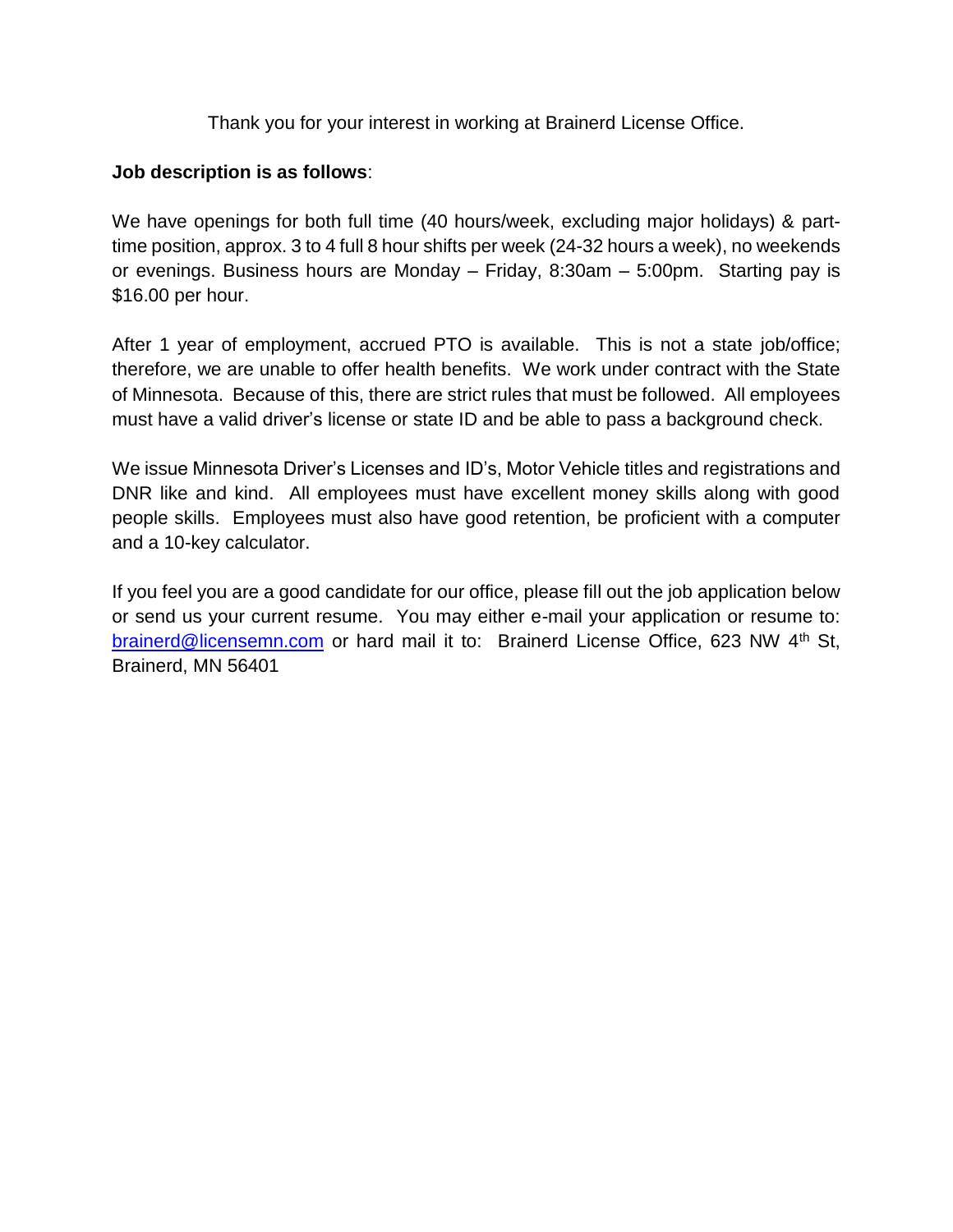## **BRAINERD LICENSE OFFICE**

Employment Application

| <b>APPLICANT INFORMATION</b>                                                                |  |                         |    |  |                                                          |             |                        |                        |                                                                 |                |               |  |                            |      |                  |        |  |  |
|---------------------------------------------------------------------------------------------|--|-------------------------|----|--|----------------------------------------------------------|-------------|------------------------|------------------------|-----------------------------------------------------------------|----------------|---------------|--|----------------------------|------|------------------|--------|--|--|
| Last Name                                                                                   |  |                         |    |  |                                                          |             |                        | First                  |                                                                 |                |               |  |                            | M.I. |                  | D.O.B. |  |  |
| <b>Street Address</b>                                                                       |  |                         |    |  |                                                          |             |                        |                        |                                                                 |                |               |  |                            |      | Apartment/Unit # |        |  |  |
| City                                                                                        |  |                         |    |  |                                                          |             |                        | State                  |                                                                 |                | ZIP           |  |                            |      |                  |        |  |  |
| Date Available                                                                              |  |                         |    |  |                                                          |             |                        | Home Phone             |                                                                 |                | Cell Phone    |  |                            |      |                  |        |  |  |
| Preferred Number of Hours                                                                   |  |                         |    |  |                                                          |             |                        | E-mail Address         |                                                                 |                |               |  |                            |      |                  |        |  |  |
| YES <b>D</b><br>Are you a citizen of the United States?                                     |  |                         |    |  |                                                          |             | $NO$ $\square$         |                        | YES $\Box$<br>If yes, do you have a valid driver's license?     |                |               |  |                            |      | $NO$ $\square$   |        |  |  |
| If selected for employment, are you willing to<br>YES □<br>submit to a drug screening test? |  |                         |    |  |                                                          | $NO$ $\Box$ |                        | If no, explain?        |                                                                 |                |               |  |                            |      |                  |        |  |  |
| Have you ever been convicted of a felony?                                                   |  |                         |    |  | $YES$ $\square$                                          |             | $NO$ $\square$         |                        | If yes, explain                                                 |                |               |  |                            |      |                  |        |  |  |
| Do you have experience with Microsoft Word?                                                 |  |                         |    |  | YES $\Box$                                               |             | $NO$ $\square$         |                        | $YES$ $\square$<br>Do you have experience with Microsoft Excel? |                |               |  |                            |      | $NO$ $\square$   |        |  |  |
| Are you familiar with cash registers?                                                       |  |                         |    |  | YES □                                                    |             | $NO$ $\square$         |                        | Can you operate a 10 key (Calculator)?<br>$YES$ $\square$       |                |               |  |                            |      | $NO$ $\square$   |        |  |  |
| Can you operate a credit card machine?                                                      |  |                         |    |  | YES □                                                    |             | $NO$ $\square$         |                        | YES $\Box$<br>Do you have good money skills?                    |                |               |  |                            |      | $NO$ $\square$   |        |  |  |
| <b>EDUCATION</b>                                                                            |  |                         |    |  |                                                          |             |                        |                        |                                                                 |                |               |  |                            |      |                  |        |  |  |
| <b>High School</b>                                                                          |  |                         |    |  |                                                          |             |                        | City / State           |                                                                 |                |               |  |                            |      |                  |        |  |  |
| From                                                                                        |  | To<br>Did you graduate? |    |  |                                                          |             |                        | YES $\Box$             |                                                                 | $NO$ $\square$ | <b>Degree</b> |  |                            |      |                  |        |  |  |
| <b>College</b><br>/Other                                                                    |  |                         |    |  |                                                          |             |                        | City / State           |                                                                 |                |               |  |                            |      |                  |        |  |  |
| From                                                                                        |  |                         | To |  | Did you graduate?                                        |             |                        | $YES$ $\Box$           |                                                                 | $NO$ $\Box$    | <b>Degree</b> |  |                            |      |                  |        |  |  |
| <b>PREVIOUS EMPLOYMENT</b>                                                                  |  |                         |    |  |                                                          |             |                        |                        |                                                                 |                |               |  |                            |      |                  |        |  |  |
| Company                                                                                     |  |                         |    |  |                                                          |             |                        | Phone                  |                                                                 |                |               |  |                            |      |                  |        |  |  |
| Address                                                                                     |  |                         |    |  |                                                          |             |                        |                        |                                                                 |                | Supervisor    |  |                            |      |                  |        |  |  |
| Job Title                                                                                   |  |                         |    |  |                                                          |             |                        | <b>Starting Salary</b> |                                                                 |                |               |  | <b>Ending Salary</b><br>\$ |      |                  |        |  |  |
| Responsibilities                                                                            |  |                         |    |  |                                                          |             |                        |                        |                                                                 |                |               |  |                            |      |                  |        |  |  |
| From                                                                                        |  |                         | Tо |  | Reason for Leaving                                       |             |                        |                        |                                                                 |                |               |  |                            |      |                  |        |  |  |
|                                                                                             |  |                         |    |  | May we contact your previous supervisor for a reference? |             |                        | YES $\Box$             |                                                                 | $NO$ $\square$ |               |  |                            |      |                  |        |  |  |
| Company                                                                                     |  |                         |    |  |                                                          |             |                        |                        | Phone                                                           |                |               |  |                            |      |                  |        |  |  |
| Address                                                                                     |  |                         |    |  |                                                          |             |                        | Supervisor             |                                                                 |                |               |  |                            |      |                  |        |  |  |
| Job Title                                                                                   |  |                         |    |  |                                                          |             | <b>Starting Salary</b> |                        |                                                                 | \$             |               |  | <b>Ending Salary</b><br>\$ |      |                  |        |  |  |
| Responsibilities                                                                            |  |                         |    |  |                                                          |             |                        |                        |                                                                 |                |               |  |                            |      |                  |        |  |  |
| From                                                                                        |  |                         | To |  | Reason for Leaving                                       |             |                        |                        |                                                                 |                |               |  |                            |      |                  |        |  |  |
| YES $\square$<br>$NO$ $\square$<br>May we contact your previous supervisor for a reference? |  |                         |    |  |                                                          |             |                        |                        |                                                                 |                |               |  |                            |      |                  |        |  |  |
| Company                                                                                     |  |                         |    |  |                                                          |             |                        | Phone                  |                                                                 |                |               |  |                            |      |                  |        |  |  |
| Address                                                                                     |  |                         |    |  |                                                          |             |                        |                        |                                                                 |                | Supervisor    |  |                            |      |                  |        |  |  |